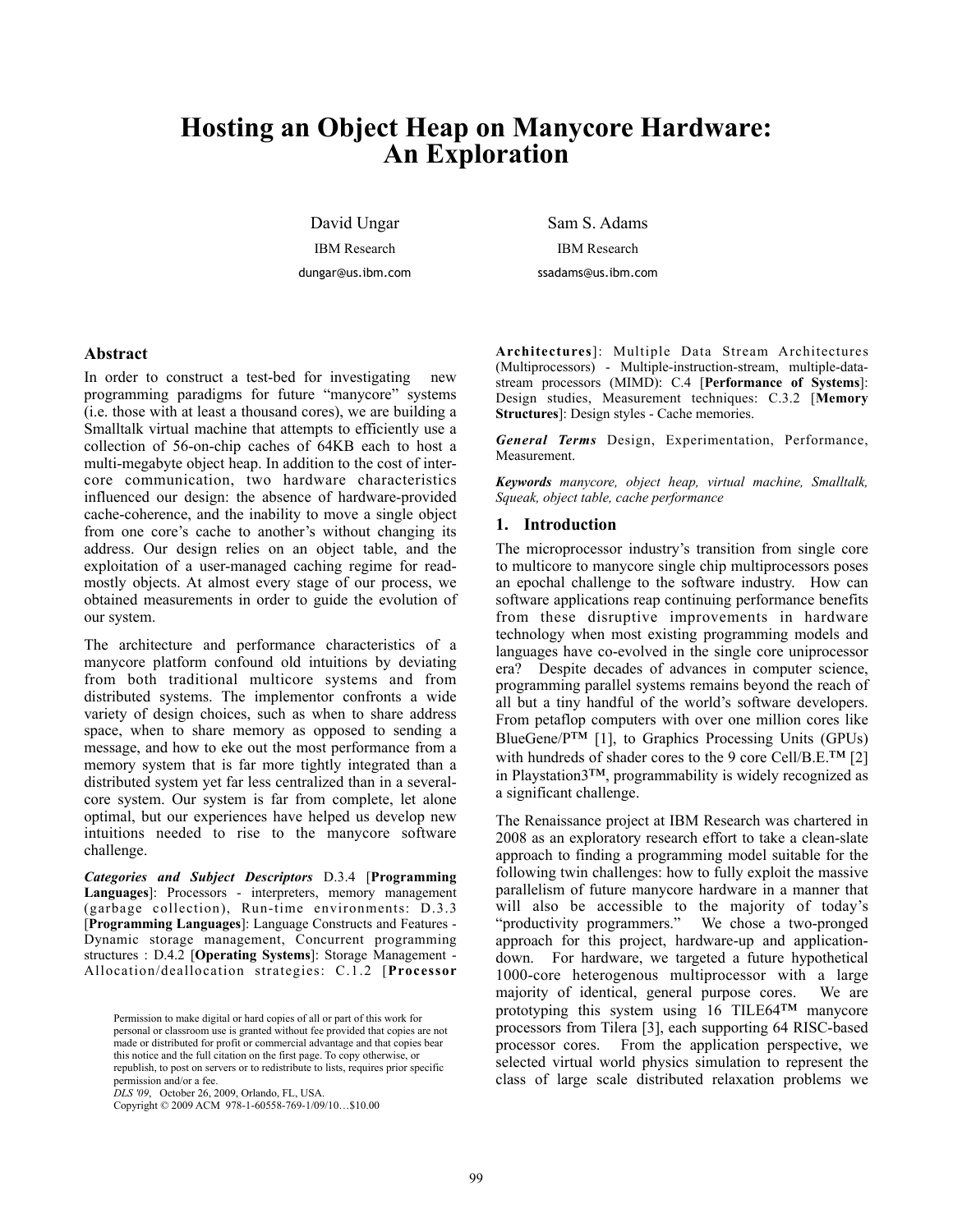believe will finally be commercially feasible on future manycore systems.

We selected the Squeak Smalltalk system [4] as a software substrate for our investigations. As a widely ported open source virtual machine, class library and full development environment, Squeak was one of the most flexible systems available. The authors' extensive experience in Smalltalk virtual machine design, application development and programmer education was a big plus, and the tiny size of the system relative to alternatives like commercial Java systems was a good fit for the smaller, relatively slow and cache-starved cores of our chosen hardware.

Having selected our hardware and software starting points, the next step was to port the existing Squeak Smalltalk virtual machine to a single TILE64 manycore processor and rewrite it to function in parallel on the 56 cores available for user programs. (The other 8 cores were running the Linux operating system device drivers in the configuration we were using.)

In moving from a single-core Squeak virtual machine, to a 56-core system, we decided to tackle the memory system first, and save application-level parallelism for a subsequent effort. The memory system can be further subdivided into support for reclaiming unused memory (garbage collection), and support for creating, accessing, and modifying objects (the mutator). While garbage collection presents an interesting challenge for this system, we focused on the mutator portion of the memory system and deferred advanced work on the collector.

This paper describes:

- a series of experiments we undertook to figure out how to host an object heap on manycore hardware,
- the evolution of the resulting design, and
- its effectiveness at overcoming the performance penalty of dispersing the heap over a large number of small caches.

The roadmap for this paper is as follows: We first discuss multiprocessor Smalltalk/Java systems, then overview our chosen hardware and software platforms, and finally describe our efforts to implement a manycore object heap in detail.

# **2. Related Work: Multiprocessor Smalltalk/Java Systems**

Space limitations force us to omit discussion of much important work, especially in the areas of scientific computing, distributed systems, ultra-large systems, and even related manycore systems.

MS was, as far as we know, the first system to run a Smalltalk or Java-like system on a multiprocessor [5, 6]. The hardware was a five-processor DEC Firefly, a machine with five MicroVAX processors and 16 Mb of shared memory, with a per CPU cache of 16 Kb, and hardware support for cache coherency [7]. The virtual machine was an interpreter, based on Berkeley Smalltalk [8] and the memory system was based on a later version of Berkeley Smalltalk that incorporated Generation Scavenging and eliminated indirection (via an object table) for object references [9, 10].

The J-machine was a distributed system built in anticipation of high levels of on-chip integration [11]. It ran a language called Concurrent Smalltalk, a class-based language with some static typing, parallel execution semantics, and a Scheme-like syntax [12]. It used an object table (called a BRAT), but rather than putting that table in globally-accessible memory, it relied on sending messages to an object's "home" processor in order to find the object.

The Mushroom system was a multiprocessor designed for Smalltalk [13, 14]. Its memory system hardware mapped virtual to physical addresses at a fine granularity. This design permitted the runtime system to move an object around in physical memory without paying a speed penalty for address translation [15]. The Mushroom memory architecture was the inspiration for our choice to employ an object table as a means to move an object from core to core. Unlike Mushroom, our mutator must pay a time penalty as the address translation is performed by software.

# **3. The TILE64 Manycore Processor**

The TILE64 processor, based on the Raw machine project at MIT [16], may well portend manycore computer architectures to come. Containing a grid of 64 RISCs, its design emphasizes scalability. Each tile includes a network processor in addition to the instruction processor.

The designers of manycore processors must trade off the number of cores against the amount of memory local to each core. As the local memory size increases, the area occupied by each core increases, and given a constraint on the size of the die the number of cores decreases. We believe that future manycore processors may likely have far less per-core memory than today's multicore CPUs. The TILE64 processor seems like a harbinger of things to come in this respect as well, albeit perhaps an extreme data-point.

As Table 1 shows, each Tilera core possesses a mere 64 KB of local memory (known as the L2 cache), and a remote (inter-tile, or main memory) access will require a wait of at least 35 cycles. If you are old enough, you might think of this chip as a miniature roomful of incredibly fast PDP-11's. The last column in Table 1 illustrates the criticality of cache hit rates by estimating the MIPS that would result from code with extremely poor caching behavior.

In concert with the hardware itself, Tilera provides an extensive environment to support software development for the TILE64: The Tilera Multicore Development Environment [17], or MDE, provides numerous commandline and Eclipse-based tools for developing, debugging, and profiling manycore applications.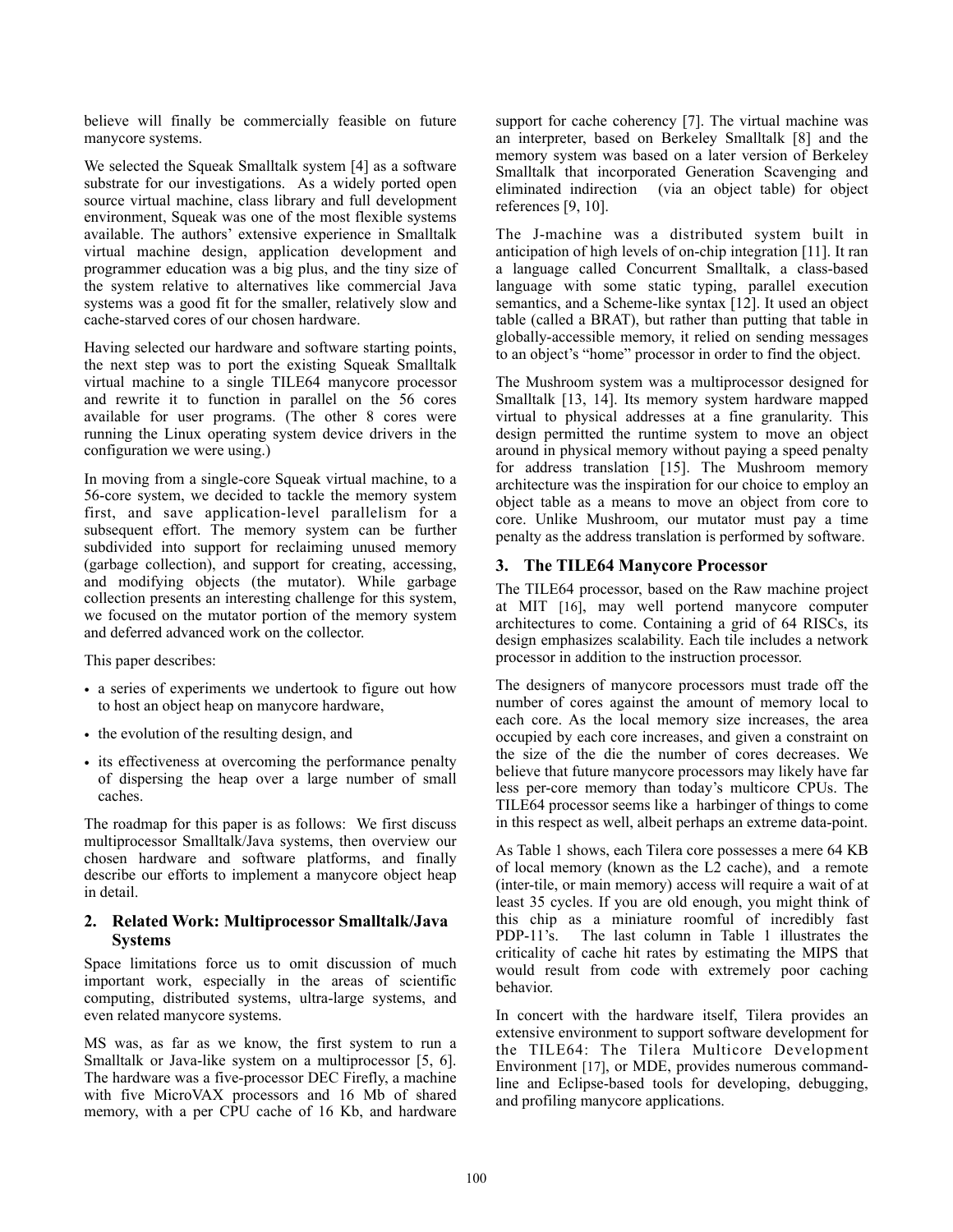| condition                                   | cache<br>size,<br>bytes | miss<br>penalty,<br>cycles | line<br>size,<br>bytes | worst case<br><b>MIPS</b><br>equivalent |
|---------------------------------------------|-------------------------|----------------------------|------------------------|-----------------------------------------|
| max                                         |                         | 0                          |                        | 600 - 1800                              |
| branch<br>mis-predict                       |                         | 2                          |                        | 250                                     |
| data in L1                                  | 8 Kbl, 8<br><b>KbD</b>  | 2                          | 16 <sub>b</sub>        | 250                                     |
| miss L1,<br>hit L <sub>2</sub>              | 64 Kb                   | 8                          | 64 b                   | 80                                      |
| miss L <sub>2</sub> ,<br>hit L <sub>3</sub> | 4 Mb                    | $35 - 49$                  | 64 b                   | 20                                      |
| miss L <sub>3</sub>                         | 4 Gb                    | 69-88                      |                        | 10                                      |

**Table 1.** TILE64 cache characteristics

The TILE64 was originally targeted toward streamed video compression, packet filtering and other network applications. Our project, on the other hand, explores how to run general-purpose object-oriented programs on such an architecture. Since such a system relies on a heap of interconnected objects ranging from a few to hundreds of mega-bytes, we believe that minimizing the overhead of dispersing such a heap across a myriad of cores will be critical to obtaining reasonable performance. In this paper, we report on our experiences in addressing this problem.

# **4. Squeak**

Our work is based on the Squeak open source Smalltalk system [18]. This system includes support for the Smalltalk programming language, an integrated development environment (IDE), and a virtual machine based on a bytecode interpreter. The language includes features such as user-defined control structures and operator overloading that will help us explore new parallel programming paradigms. The IDE is tuned toward an exploratory style of programming that will also expedite our research and foster creativity. Since the Squeak system is self-hosting, i.e. the tools and environment are written in Smalltalk, every time we use the environment we are testing our virtual machine.

In addition, Smalltalk's age yields another benefit: The older of its two user interface frameworks (known as MVC, the original implementation of Model-View-Controller [19-21]) was originally designed in the late 1970's, long before the age of gigabyte memories and gigahertz processors. As a result, it reflects compromises between generality and efficiency that permit a machine that ran almost impossibly slow by 2009 standards (a 2 MB Macintosh Plus from 1986, for instance) to provide a good interactive graphical experience while running in an interpreted language. By contrast, newer systems built for

languages such as Java have expanded to consume the bountiful resources of modern pre-manycore hardware.

Of all of Squeak's components, its virtual machine is most central to this effort. As a result of the optimizations developed by the original Smalltalk implementors [18], a virtual image containing the full IDE, two user interface frameworks, a generous class library (both source code and compiled methods) and a plethora of auxiliary tools fits in 16 MB, and a stripped-down image containing a fullyfunctional IDE and class library can fit in as little as 1.7 MB. These numbers are dwarfed by today's mainstream Eclipse environments and Java heaps. By using Smalltalk, we get to simulate a future of larger (mainstream) heaps running on a manycore processor with larger per-core memories.

Smalltalk's memory efficiency partly results from its reliance on a bytecode interpreter for execution, rather than a (dynamic) compiler. Future manycore object-oriented virtual machines may well rely on compilation, but for our work, we elected to save both implementation effort and possibly cache misses by sticking with an interpreter. As it turned out, misses in the instruction cache still accounted for a substantial number of stalls (see section 5.4). Readers who wish to use our results in guiding their own compilation-based designs will have to account for the consequences of a different execution mechanism.

The Squeak virtual machine represents activation records ("contexts") by ordinary Smalltalk objects. The currently executing context is called the "active context." Squeak also implements multiple, cooperatively-scheduled threads that all run in the same object heap. Although the use of contexts often adds overhead to calls and returns when compared to using frames on a stack, we felt that the potential ease of thread migration via simply migrating context objects outweighed the performance penalty. Our virtual machine therefore follows the classic Squeak/ Smalltalk model by using context objects for its activation records.

Although we benefited from the current design of the Squeak virtual machine, we knew that the memory system would be substantially different and hence, guided by the reference implementation, rewrote it and the bytecode interpreter. We reused the existing code for some primitives, including the graphics operations, that were written in C in the original Squeak system. In our rewritten portions, we used the C++ static type system to ensure that object references were not conflated with object addresses. The rest of the paper explains the changes we made and our experience with them.

# **5. Our Experience**

Upon the arrival of our Tilera processors and host computers, we undertook to gain insight into our platform and then port Squeak to it.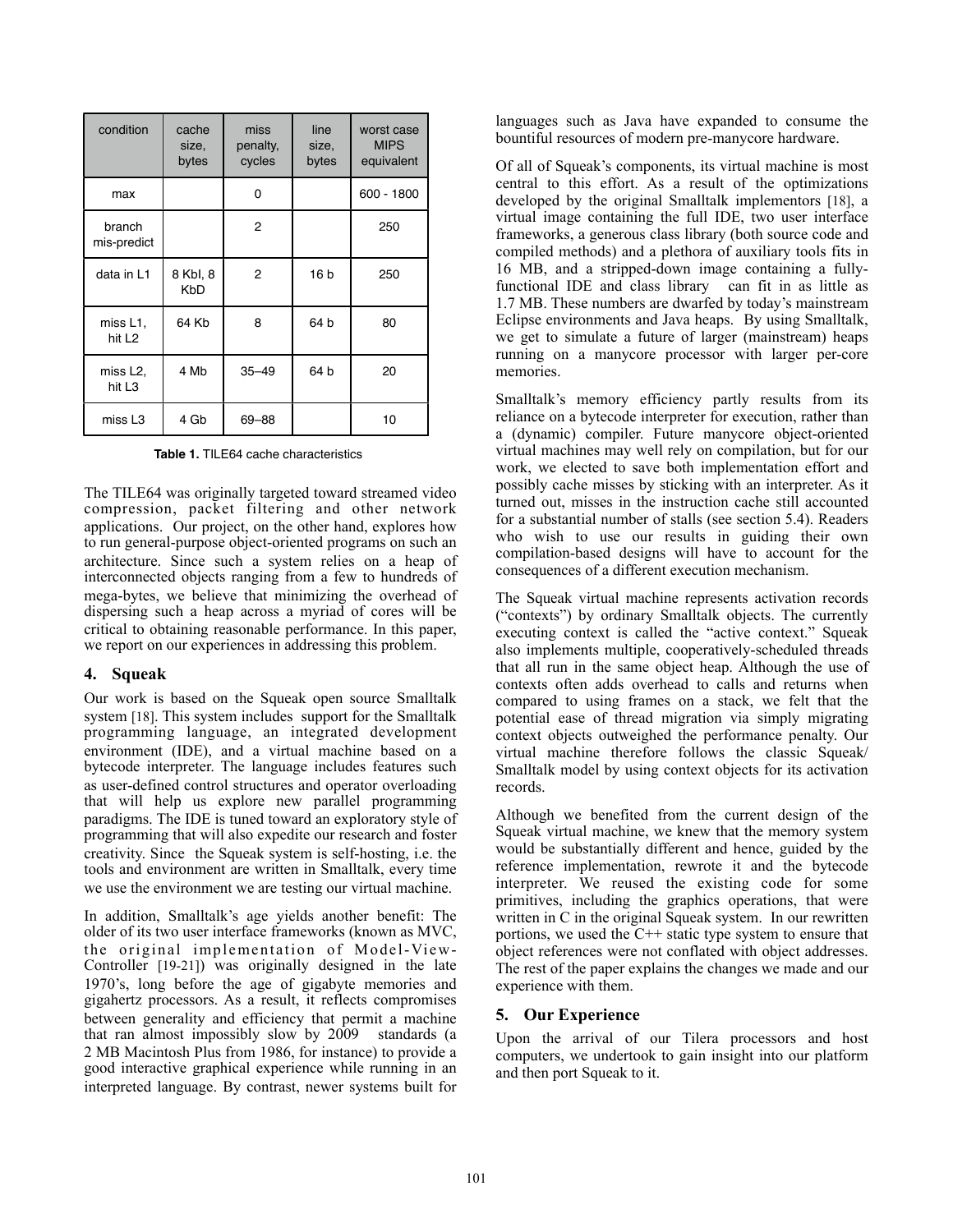#### **5.1. TILE64 Measurements and Characteristics**

In order to guide our efforts, we undertook to measure the performance of various operations on the TILE64 processor. Our measurements used the cycle counter of the processor. (We believe that there is an uncertainty of a cycle or two, stemming from the details of instruction execution.) The measurements confirmed Tilera's figures about the relative speeds of the three levels of channelbased messages: raw, streaming, and buffered. As expected, raw messages were the fastest, taking twenty-three cycles to send, and twelve to receive a 10-word message.

### **5.1.1. Communication via the Memory System**

In addition to messaging, the TILE64 processor supports direct-memory-access (DMA) between main memory and cache, or between different tiles' caches. DMA provides the benefit of parallel data transfer and instruction execution. We compared the time (in cycles) for various DMA operations with simple instruction loops to transfer data. When transferring data from one tile to another, we measured two distances: adjacent tiles (i.e. one hop), and tiles separated by two intervening tiles (i.e. three hops):





expected, hops added time, and DMA transfers were uneconomical for 10-word messages. Perhaps surprisingly to those who, like us, are new to manycore systems, raw channel messages transferred data faster than executing load/store instructions. The bottom line is that for short transfers, programmed message-passing saves time compared to either programmed- or direct- memory access.

Space limitations preclude further discussion, but our results agreed with the information provided by Tilera.

## **5.1.2. Homing**

It was clear at this point that, as expected, object location would be critical thus we assumed that the virtual machine would need to be able to relocate an object from one core to another. Therefore, we needed to understand the caching policies for our hardware. The TILE64 processor supports three caching regimes:

- *Read-only* data may be cached on any tile, as needed.
- *Read-write* data may only be cached on one specific tile, determined by the page containing the data. If read or written by another tile, each word imposes a latency of

about 35 cycles plus 2 cycles per hop. The caching tile is called the "home" tile, and this mechanism is called "homing."

• *User-managed* data may be cached on multiple tiles, but before performing a store instruction, all other tiles must invalidate cache lines for the data, and after performing the store, the storing tile must force the cache line out to main memory.

#### **5.1.3. Hardware vs. Software Memory Management**

As we thought about the application of the TILE64 architecture to the problem of hosting a heap of objects, we realized something that had a profound effect on the design of our virtual machine's memory system. Our IBM colleagues David Bacon and David Grove, both expert in Java virtual machines, reminded us that for the sake of efficiency it was best to get the hardware to do as much work as possible. That led us to the decision to let the hardware fill and flush the cache on each core, rather than use software to intervene. As a consequence, we employed the *read-write* mode, a decision we would later revisit. Thus, we planned to divide the objects up into N contiguous spaces (which we perhaps confusingly called "heaps"), one per core, and let the hardware control the movement of data from heaps in main memory to caches.

We also wanted to be able to relocate an object from one core to another, in the hope that we could minimize access time by maximizing locality. This relocation requirement meant that we would need to change the assignment of an object to a cache. However, in *read-write* mode, the TILE64 assigns all data in a given page to the same core. Since the average object at 44 bytes is far smaller than the smallest page at 64 KB, and given the scarcity of translation look-aside buffer (TLB) entries, it would not have been practical to relocate an individual object to another core without software intervention.

# **5.1.4. Summary of Critical TILE64 Characteristics**

Putting it all together:

- Accessing an object that is not cached locally takes a lot of time.
- Local memory is a critical resource.
- The most efficient method for moving an object or performing a remote procedure call employs raw channels to pass messages.
- Raw channels require the software to perform flow control.
- Scanning the local cache is prohibitively expensive.
- The minimum page size of the TILE64 hardware combined with the number of TLB entries rule out hardware-based object location management. Subsequent designs for Tilera manycore processors have tackled this problem [22].

A s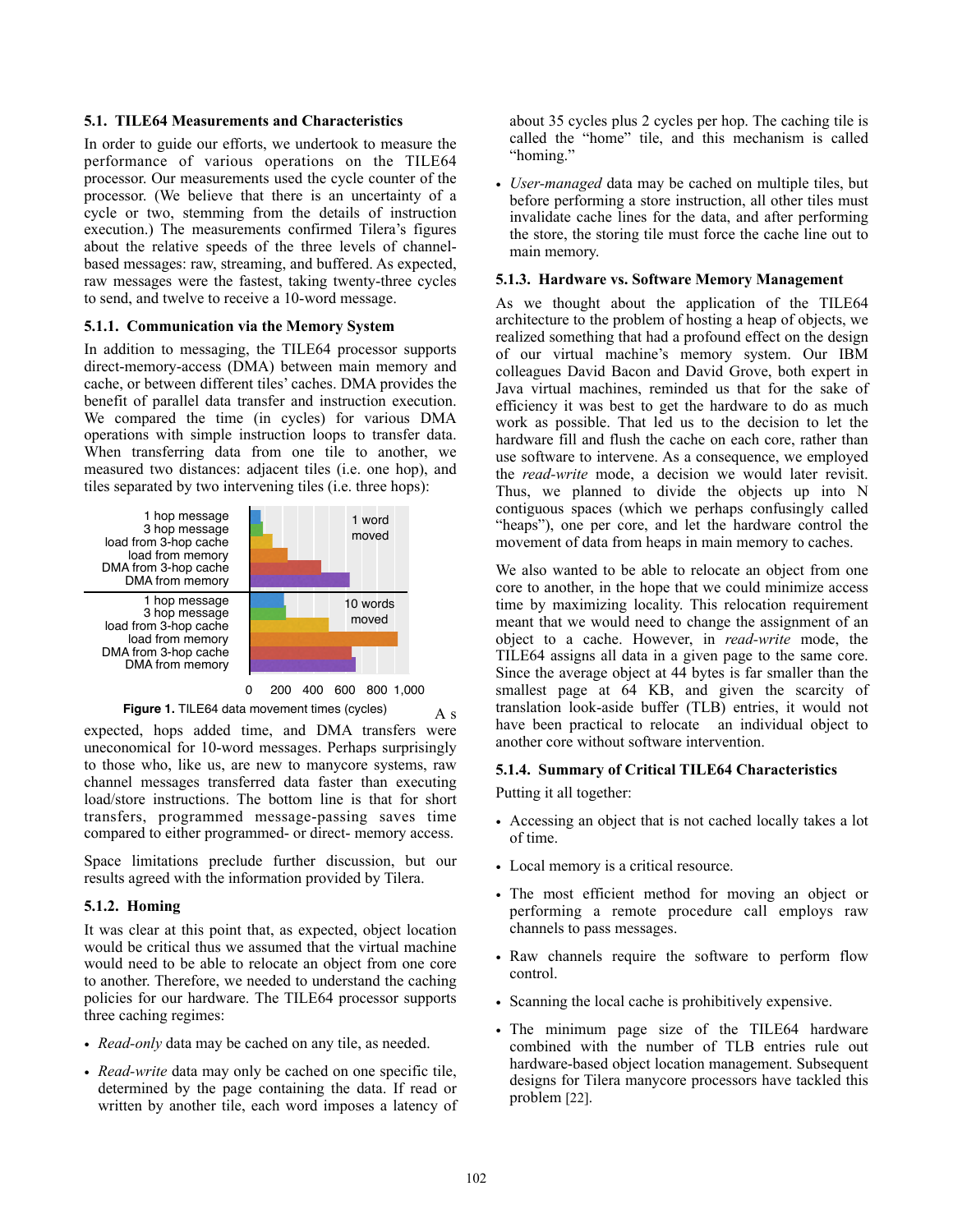With these lessons in mind, we set about our initial design for the memory system.

# **5.2. Basic Memory System Design**

The standard Squeak system featured direct pointers; an object reference was the same as its address:



**Figure 2.** Direct object pointers

Given that object location is critical, and given the lack of hardware support for object-granularity homing, we decided to travel back in time to 1980 and implement an object table:



**Figure 3.** Object Table

An object reference is the address of an Object Table Entry (OTE), which in turn contains the address of the object. This indirection through the object table permits our system to move an object to a different core by first copying the contents of the object to another page and then updating its OTE. In order to be able to find an object's OTE from the object, we also added a backpointer word to the object's header.

There are disadvantages to this scheme: while moving an object other cores may not write to the object; object reference traversals are slower; there is no good single place in which to cache the object table; object table entries must be reclaimed; object table compaction is problematic; and there is a 10% space penalty for the extra header word. The drawbacks were outweighed by this scheme's ease of implementation, which allowed us to experiment with dynamic object relocation earlier than other alternatives.

Wanting to let the hardware do as much as possible, we divided the object space into multiple heaps, one heap per core. Each heap was the same size, a power of two, as well as an integral number of pages. This constraint optimized the computation of the home rank of an object from its address. Each heap was described by a "Heap" data structure containing a start, a next-free, and an end pointer. Each heap, along with its associated "Heap" structure was homed to its owning core. We used a shared address space so that any core could access any object in any heap, or any "Heap" structure:



**Figure 4.** Multiple interpreters, global Object Table, multiple heaps

Throughout this project we found ourselves juggling decisions about shared vs. private memory, shared vs. private addresses, and homing considerations. These sorts of design decisions seem to be a characteristic of the manycore world, in which the costs of sharing significantly exceed those of the current few-core processors, yet remain economical in many cases, unlike the world of distributed systems.

A Smalltalk virtual machine reads in a large number of objects from a binary file, called a "snapshot," at startup time. Our system distributed these objects to the various heaps in round-robin fashion, like a dealer dispensing cards. After reading in these objects, the interpreter commenced execution. During execution, when a core allocated an object, it placed it in its own heap. Thus, the store operations required to update the "Heap" structure and to initialize the object were local.

In order to find the Heap structures, each core had its own (immutable) array of pointers to them:



**Figure 5.** Heap Array and Heap Memory Layout

In this phase of our project, we wanted to optimize memory accesses while deferring work on application-level multithreading. Therefore, we chose to implement an interpreter with only a single thread and to have that thread hop around from core to core in order to optimize memory references to objects. (In Smalltalk, "sending a message" to an object is equivalent to a virtual function call in other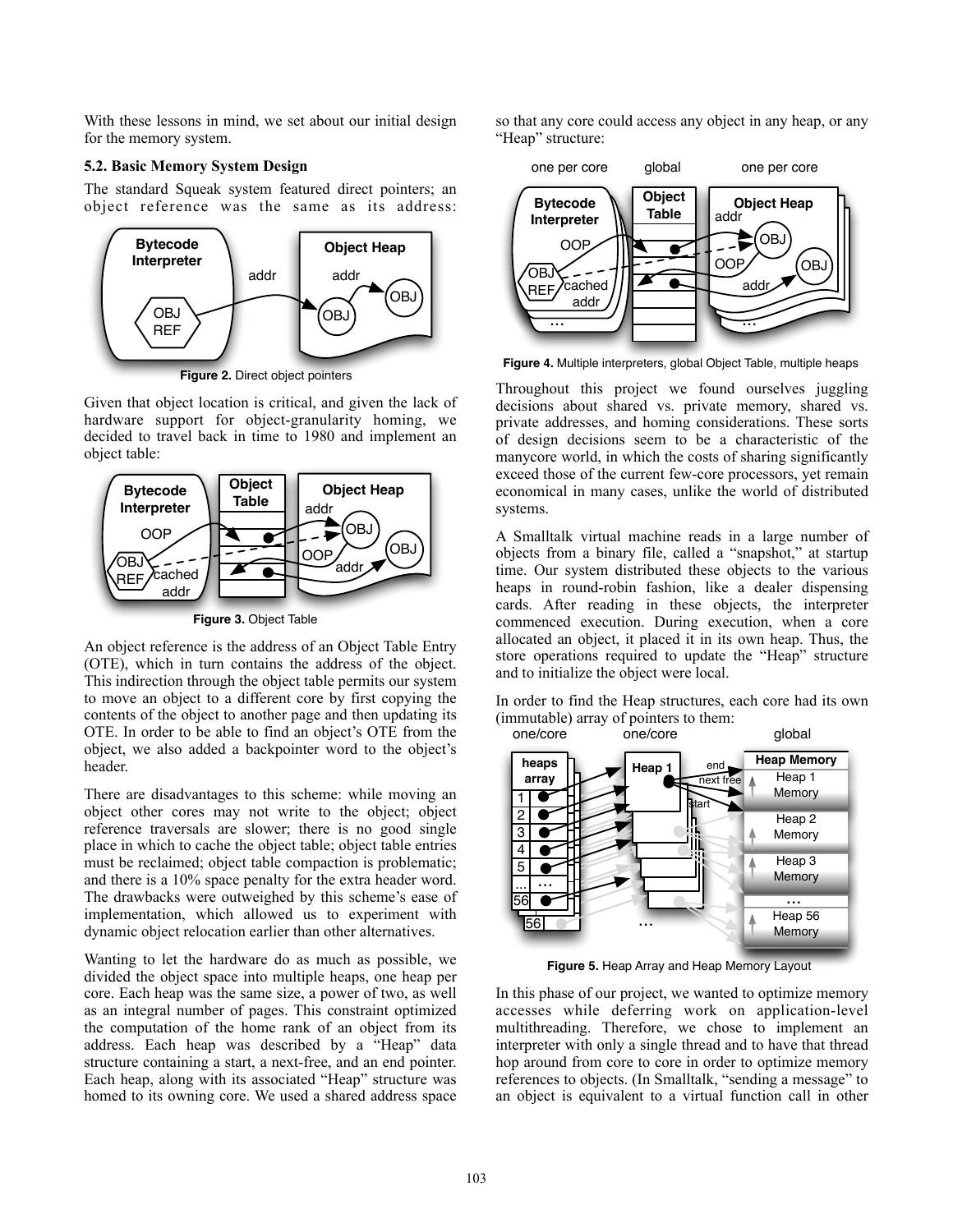languages.) We expected the most frequently accessed objects to be the active context and the message receiver. So, in order to maximize locality:

- When sending a message to an object the new active context was allocated on the same core as the receiver's home.
- On every call or return the interpreter thread hopped to the core hosting the receiver object of that activation.

Consequently, references to the receiver and active context were always local to the core running the interpreter. We called this thread hopping "passing the baton" from core to core. The simple algorithm shown below later increased in complexity as our design evolved:



**Figure 6.** Basic baton passing algorithm

Although these mechanisms ensured local accesses for the receiver and active context, accesses to other objects, including message arguments would likely be remote, i.e. require communication with other cores' caches or main memory. Our virtual machine used the memory system for these, although messaging could potentially have been faster. When we eventually run multithreaded applications the memory system may be the more efficient option.

Recall that we reused existing C code for primitive operations such as graphics and file operations. In general, this code depended on local state, so it was necessary to run these primitives on the same core that had originally started up and initialized the virtual machine (the "main core"). Thus, whenever one of these foreign primitives was invoked, our system passed the baton back to the main core for the duration of that primitive.

#### **5.3. Summary: Contrasts with the single-core virtual machine**

In moving from a single-core to our first manycore object memory:

- We introduced a level of indirection between an object reference and the object's address,
- We divided up the heap into contiguously-addressed individual heaps sized in multiples of pages and powers of two,
- We distributed objects in the snapshot to each heap in a round-robin fashion,
- We deferred multithreading of the mutator, instead passing the baton from core to core,
- New objects were allocated in the heap of the core currently running the interpreter,
- We ensured that the active context and receiver objects were always local to the core running the interpreter,
- Primitives that we did not rewrite were always executed back on the "main" core, by passing the baton back and forth,
- We provided primitive operations to allow the Smalltalklevel code to move objects from core to core,
- We provided primitives to support visualization tools in Smalltalk (with apologies to Heisenberg, see Figure 7),
- We implemented the simplest possible garbage collector in order to avoid redoing others' research.

After implementing these ideas, it was time to find out how well they worked.



**Figure 7.** Real-time monitoring within the manycore Squeak environment

#### **5.4. Evaluation of Initial Design**

How often in this field does one get to return to a twentyyear-old benchmark? In the early 1980's, the Smalltalk "Compiler Benchmark," which runs the Smalltalk program that parses a method, emits bytecodes, and creates a method object, was the gold standard for Smalltalk systems. Ungar relied on it when he implemented the first Smalltalk system without an object table and with 32-bit object references , and when he evaluated the performance of a special-purpose RISC for Smalltalk [10]. Twenty-six years later, it was time to run this benchmark again. It was a bit like a reunion with an old friend.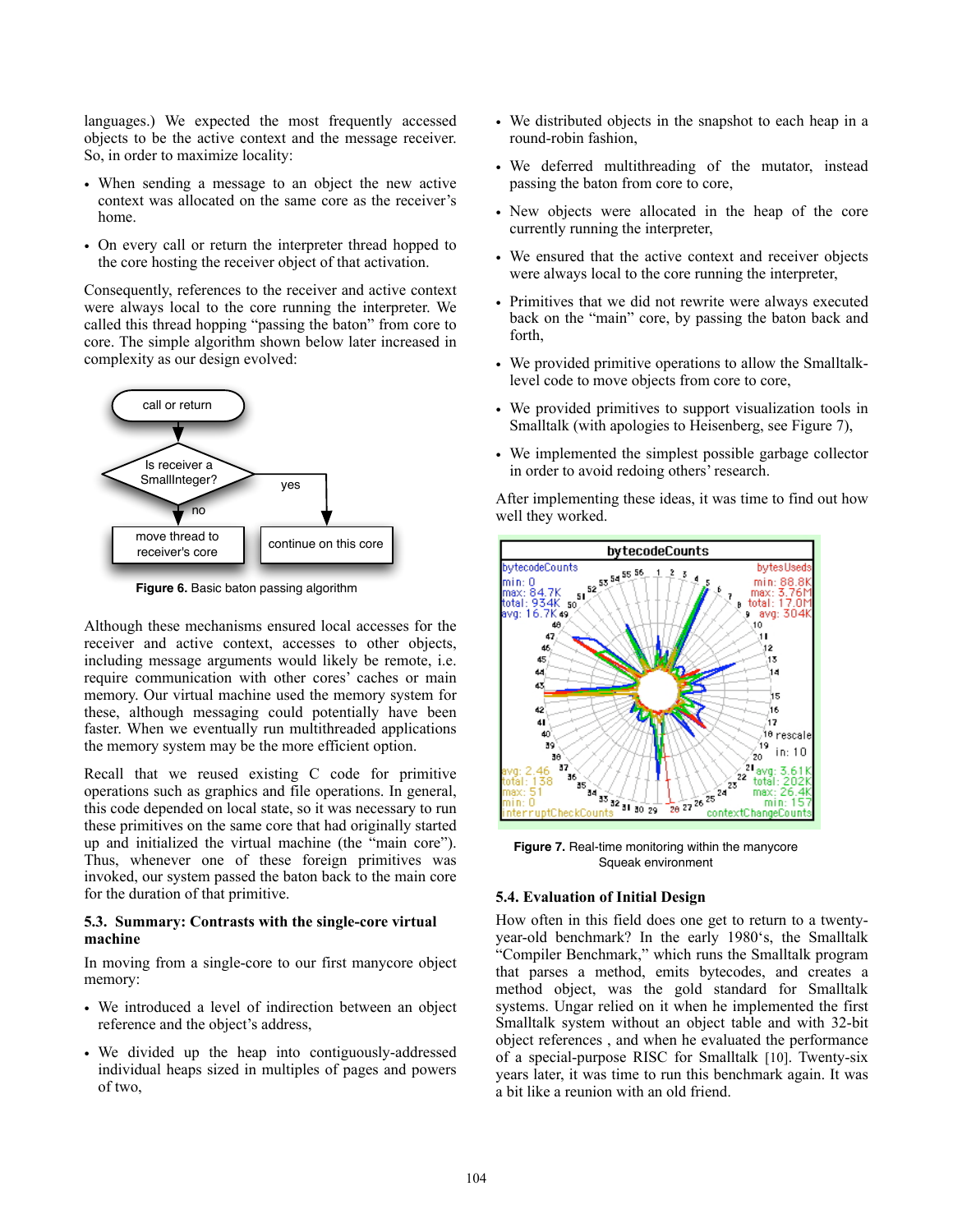The Smalltalk tradition is to measure the real time elapsed for a benchmark, and since our TILE64 processor was only running our virtual machine, it seemed reasonable to follow that tradition.

For our tests, we could confine the virtual machine to any number of cores from one to 56. The other eight cores were running the Linux operating system device drivers in the configuration we were using.

# **5.4.1. Mystery: double the cores, a third of the performance**

Since our system was only running one interpreter thread at a time, while passing the baton among the cores, we expected the time taken to run the benchmark on two cores to be only slightly longer than the time to run the benchmark on one core. Instead, the time tripled going from single- to dual-core! Worse still, it almost doubled again from two-cores to fifty-six cores. (See Figure 8.)

In order to investigate this mystery, we first tried the profiling facility in the Tilera Multicore Development Environment. The profiler output, which is based on hardware counters, reported overall statistics. Needing more detailed information, we turned to the Tilera cycleaccurate simulator. Since simulation was much slower than execution, we had to implement a checkpointing feature in our virtual machine, so we ran at full speed to load in a snapshot, converted all of the data, and then checkpointed the virtual machine state. The simulator would then run our checkpoint restoration code, and proceed to the benchmark. Each core simulated took about twenty minutes to run our short benchmark, so we focused on comparing single- to dual-core configurations. The very first experiment counted bytecode dispatches in order to verify that the dual-core system was not executing more Smalltalk code than the single-core system. The TILE64 CPU combines two or three instructions into a single bundle, and we also verified that there was no difference in bundling efficiency.



**Figure 8.** Mystery: Our code runs far slower on two cores than on one.

To narrow down the causes of the mysterious performance penalty when running dual-core, we started by investigating whether the unexpected overhead was caused by executing extra instructions, or by stalling the instruction pipeline more than before:



**Figure 9.** Are stalls or instructions the problem?

The extra total cycles (ratio of 2.7) confirmed that the simulator was running our benchmark and reproducing the time difference observed in the real system. The ratio of bundles retired was about 2.0, suggesting that the system was indeed executing extra instructions – twice as many! – in the dual core case. We then factored out stalls caused by inter-core reads, since only one core should be running at a time, and then compared the stalls per bundle. That ratio was 1.5, suggesting that there was also a problem with lessefficient instruction execution. Our mysterious overhead was caused by both instructions and stalls!

The reason for executing extra instructions was not obvious from the profile information, so we looked at the (nonnetwork) stalls:



Although both instruction and data stalls showed up as problems, when we looked at the causes of the L2 data stalls the mystery was solved: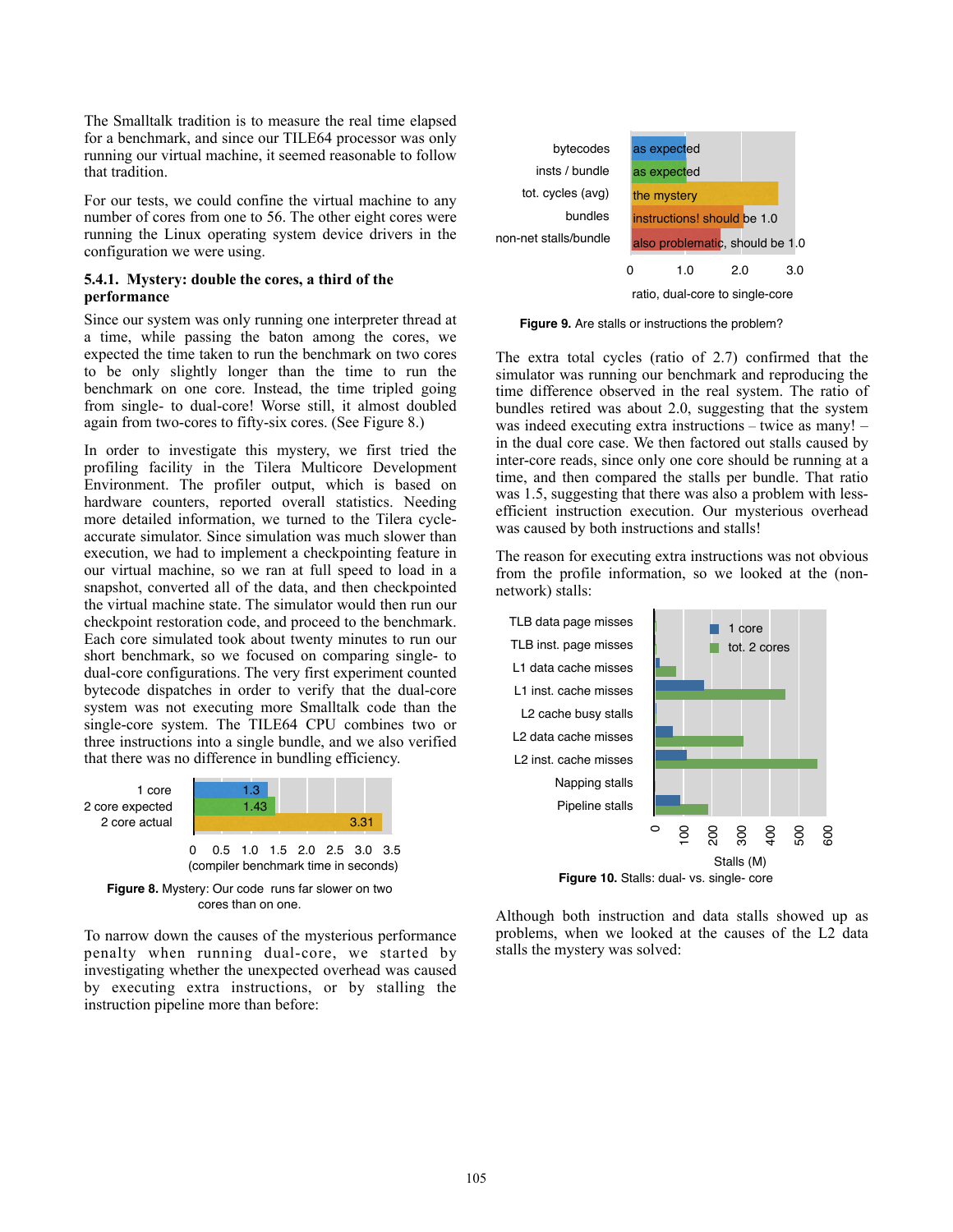

#### **Figure 11.** Source of L2 Data Stalls

largest increase in L2 data stalls was caused by the interpreter reading bytecodes from methods, as indicated by the bar for the "fetchNextBytecode" routine. Recall that our heuristics ensured that the active context and receiver would be local, but did not consider the location of the method objects themselves. This was a harder problem to attack, so we deferred it (see section 5.5).

The second-largest increase was in a runtime routine ("invec\_SWINT\_1") used by the real-time clock system call invoked from a routine in our virtual machine ("ioMsecs"). We had instrumented our system with code to track the real time and cycle count of every migration of the interpreter thread to another core. No wonder that when running on two cores, the real time clock was queried far more than on the single core configuration! Since the cycle counter was providing the same information at a much lower cost, we fixed this problem by simply removing the calls to "ioMsecs" in our instrumentation.

The third-largest increase in L2 data cache stalls occurred in a routine that was handling misses in the data page translation look-aside buffer (DTLB). The standard TILE64 page size is 64 KB, and each core has only 16 entries for data pages (eight for instruction pages), another difference resulting from the large number of smaller capacity cores. With a heap size in the range of ten megabytes, it made sense that there would be many of these misses. We attacked this problem by switching to an optional large page size of 16 MB, called "huge pages" in this system.

The fourth-largest increase in L2 data cache stalls occurred in the "fetchClass" routine. This routine is most often invoked when a message is sent to an object in order to lookup the method based on the object's class. This issue was also deferred.

At this point, we had tackled the second and third place culprits of L2 data cache stalls, and deferred the 1st and 4th place culprits. We measured the effects of the two fixes:



**Figure 12.** Savings w/ huge pages, no ioMsecs

The top group of bars measures instruction bundles retired, and shows that each of the two optimizations contributed about equally to reduce the number of instructions in the 2 core case back to rough equality with the one-core case. The second group of bars reports on the stalls, and shows that eliminating the "ioMsec" calls was a greater effect in reducing these stalls. More stalls remained in the dual-core case even after both optimizations, but we still had several deferred issues yet to deal with. The third group of bars shows total cycles, or actual time, and demonstrates the combined effect of bundles and stalls.

Returning to the world of real execution on hardware in real time, we measured the time to run the compiler benchmark. The optimizations we had implemented improved single-core performance as well as the other cases.

Much, though not all of the mystery had been solved: After fixing these two problems, the two-core vs. one-core ratio improved from about a factor of 3 to a factor of 1.7:



**Figure 13.** Effect of using huge pages and eliminating ioMsec calls

Returning to the TILE64 simulator, we took another look at stalls given our optimizations. (See Figure 14.) The three greatest sources of stalls for our current two-core system were L2 data, L1 instruction, and L2 instruction (TLB

The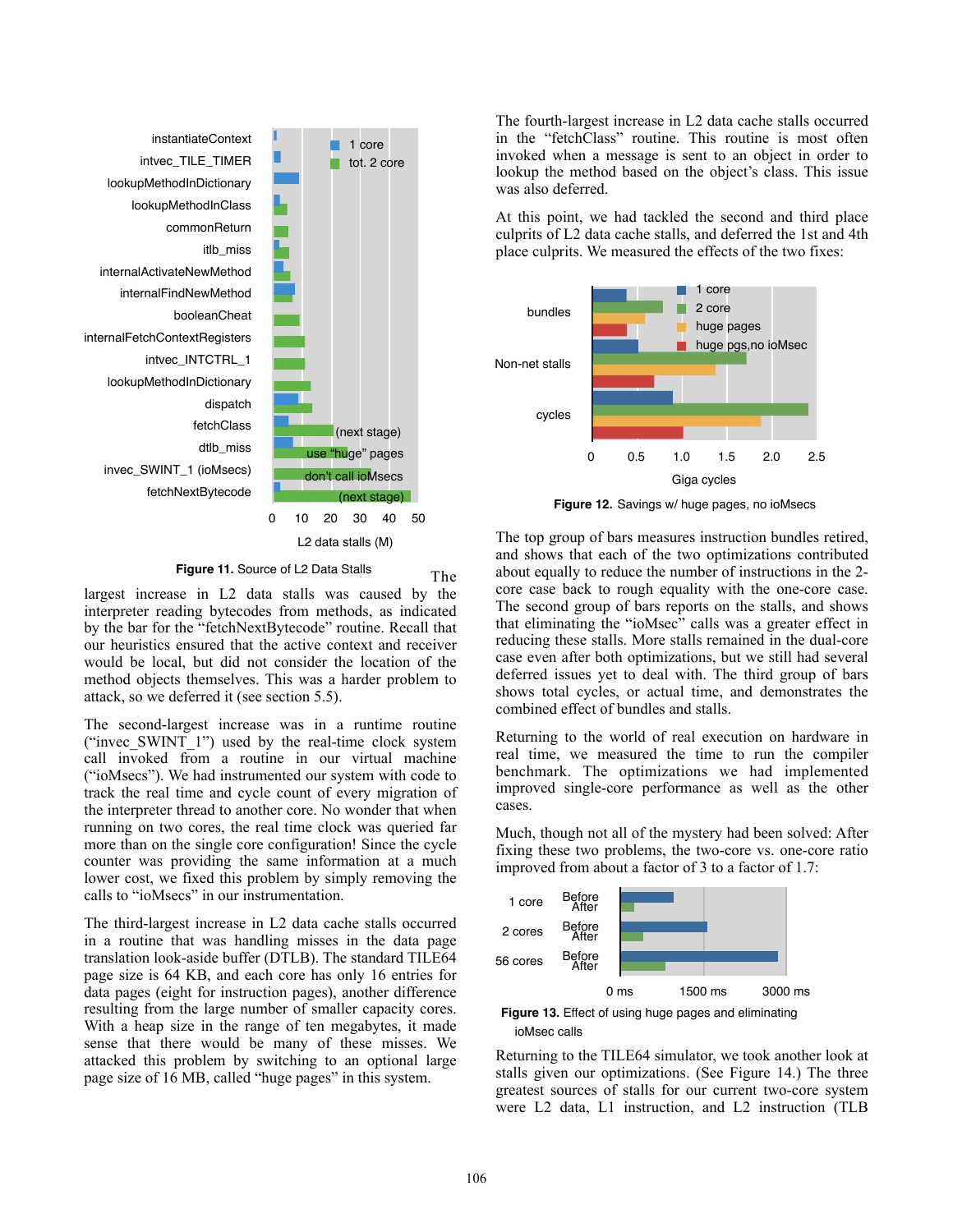miss, Napping and L2 busy stalls were insignificant and thus elided from the chart). At this point, we could have gone after L1 instruction stalls, but those were not relevant to the extra cores. Instead, it was the L2 data stalls which increased the most with the addition of a second core:



The simulator had pointed us to fetching bytecodes out of methods as a prime cause of these stalls. Since Smalltalk method objects are immutable, we started wondering if there were not some way to allow the hardware to replicate these and other immutable or even rarely-written objects (e.g. classes) among the cores as needed. It was time to tackle the previously deferred issues.

## **5.5. The Read-Mostly Heap**

Many systems contain objects that are read far more frequently than written. In Smalltalk/Squeak, the currently executing method is read for every bytecode and literal interpreted, but it is never written; the class of a message receiver is read for every method lookup, but only written when a class-instance variable is changed (class modifications are performed with a copy-on-write scheme); and a class's method dictionary is read for every method lookup, but only changed when a method is added, modified, or removed. In addition, many application-level objects exhibit periods in which reads vastly outnumber writes. For instance, a Smalltalk Point object has its x and y variables set upon initialization and is almost never mutated thereafter.

Replication can save time if the read frequency far exceeds the write frequency. Although the default caching regime for user data on the TILE64 platform maintains coherency by confining the set of cores that may cache a line to a single core, there is an alternative: a *user-managed* regime. When a page is operating under this regime, any cache line may be cached on as many cores as needed. However, unlike a processor with a handful of cores providing memory coherence in hardware, the time savings accrued

when reading data residing in a local cache must be paid for with a substantial increase in the time required to modify the data. In order to modify a user-managed cache line, the application must first force every other core to invalidate any cached copies of the data, then must write the data, and finally must force the cache line out to main memory before any other core attempts to read the data. Consequently, the user-managed memory policy optimizes reads at a great cost in both time and complexity for writes. Tables 2 and 3 compare read and write operations for the two regimes.

## **5.5.1. Read-Only, or Read-Mostly**

If write operations are to be expensive and complicated, perhaps only immutable objects such as compiled methods should be placed in user-managed memory. Such a design would simplify our system at the cost of missing opportunities to replicate other objects such as classes and method dictionaries. If our system were to allow these read-mostly objects to occupy user-managed memory, a store barrier would be required in order to instruct the other cores to invalidate a line before a given core performed a store to it. A decision had to made that would trade off performance against simplicity.

|       | user-managed regime                                                                                                                                                       |
|-------|---------------------------------------------------------------------------------------------------------------------------------------------------------------------------|
| read  | 2 cycles if in L1, 8 cycles if in L2                                                                                                                                      |
| write | 1. other tiles must invalidate the cache line,<br>2. storing tile stores the data,<br>3. storing tile flushes the line,<br>4. storing tile and performs a fence operation |

**Table 2.** The TILE64 User-Managed Regime

| read-wriite regime |                                         |                                                                  |  |  |
|--------------------|-----------------------------------------|------------------------------------------------------------------|--|--|
|                    | home time                               | non-home tile                                                    |  |  |
| read               | 2 cycles if in L1,<br>8 cycles if in L2 | $\sim$ 40 cycles if in home L2,<br>$\sim$ 80 cycles if in memory |  |  |
|                    | hardware does it                        | hardware does it                                                 |  |  |

**Table 3.** The TILE64 Read-Write Regime

Sometimes it's easy; we discovered that even without a store barrier, the compiler benchmark would run with all (non-context) objects placed in read-mostly memory, a fortuitous and fortunate happenstance that perhaps sheds light on the difference between benchmarks and real workloads. So, we performed a quick-and-dirty experiment: We ran the benchmark on one, two, and 56 cores, with no replication (all objects in read-write memory), method-only replication, and universal replication: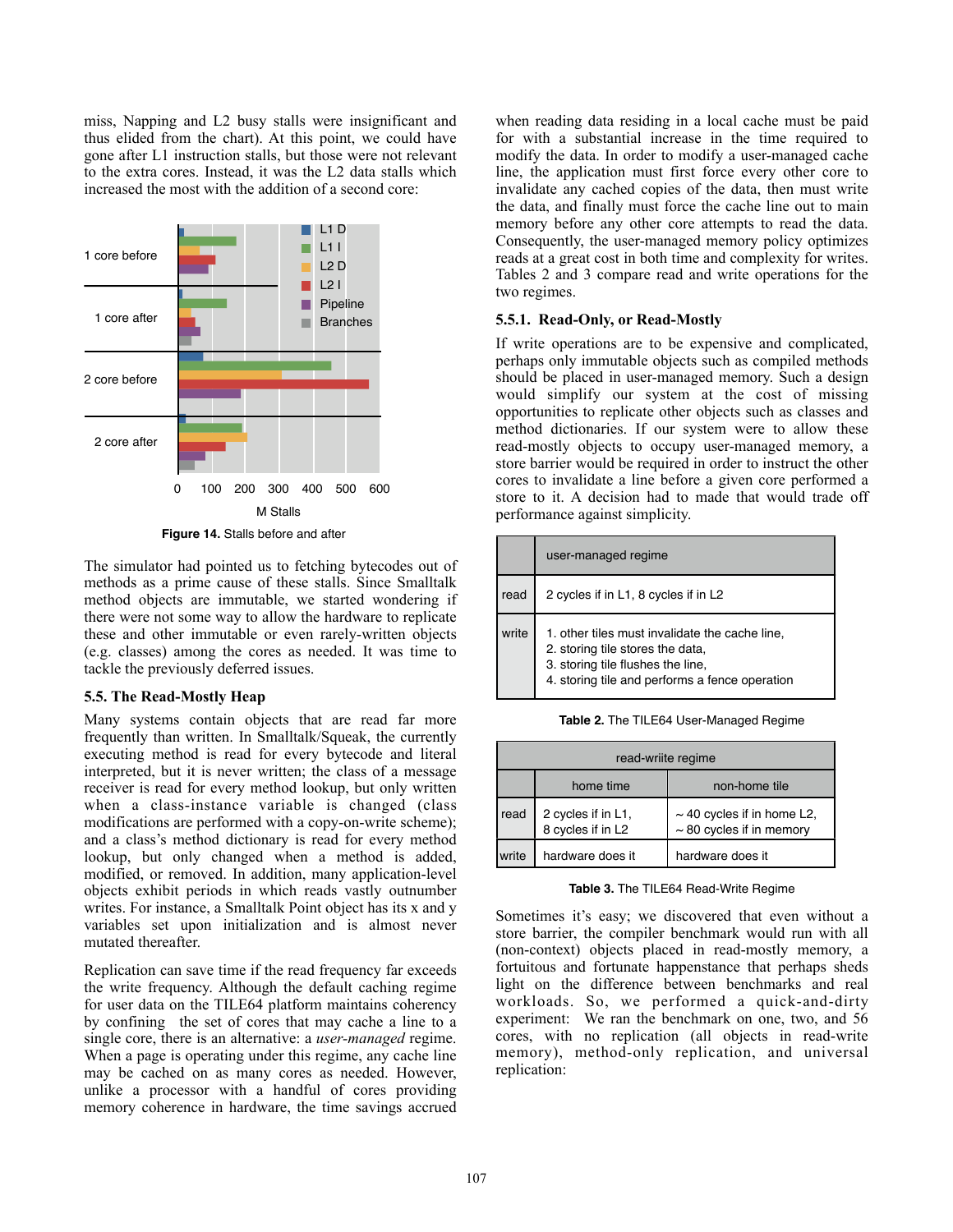

**Figure 15.** Quick & Dirty Experiments / no coherence code T h e

first set of bars shows the system without replication: The two core configuration was perhaps 1.5 times slower than the single-core, and the 56 core configuration is between two and three times slower. The second set of bars showed the results for employing the user-managed policy for methods only: Surprisingly, there was little improvement. Applying the user-managed policy to all objects showed much better scalability. This experiment convinced us to shoulder the burden of a store barrier in order to apply the user-managed regime to such read-mostly objects.

## **5.5.2. Incorporating User-Managed Memory**

Our first design to incorporate user-managed memory added another heap, dubbed the "read-mostly heap" to our memory system:<sup>[1](#page-9-0)</sup>



**Figure 16.** Adding a global read-mostly heap

A store barrier intercepts writes to objects and performs the extra work to ensure coherence if the object resides in this read-mostly heap. For virtual-machine-level operations that modify objects in bulk, such as garbage collection, the extra coherency-preserving work is performed once for the whole read-mostly heap. This mechanism would have been more difficult had we also been tackling application-level multithreading: What happens if every core decides to simultaneously ask every other core to invalidate a cache line? That question is reserved for the future.

With this addition of the read-mostly heap the batonpassing algorithm became slightly more elaborate: If the receiver of a message-send is in the read-mostly heap, the

baton need never be passed, since any core is as good as any other.

Our design had to include policies and mechanisms to attempt to put the appropriate objects in the read-mostly heap. New objects and contexts were assumed to exhibit a high mutation frequency for initialization and interpretation, and were thus allocated in the read-write heap. In fact, contexts were never allowed in the readmostly heap.

Upon performing a store into any object residing in the read-mostly heap, the virtual machine would move the object to the read-write heap in order to forestall catastrophic performance degradation in case a series of stores were about to be performed on that object.

As it seemed too burdensome to automatically discover objects that had not been modified for a while, the responsibility for moving a new object into the read-mostly heap was placed on the application by providing primitive operations that would move either one or all (non-context) objects to the read-mostly heap. We assumed that the application code would periodically move everything to the read-mostly heap and let the virtual machine weed out the mutations, and/or initialization methods would be augmented to move the newly initialized instance into the read-mostly heap. An object read from the snapshot was assumed to be stable and placed into the read-mostly heap (see figure 17).

When we measured this system, the numbers looked too good—the dual core time was only 1.1 times as slow as the single core—and we realized that the baton was almost never getting passed! Since most objects were in the single read-mostly heap there was rarely a need to move the mutator thread. This problem was remedied by splitting up the global read-mostly heap into per-core pieces (powers of two in size) so that, even though it made no difference to the hardware, our system could use an object's address as a means to indicate which core should run the interpreter when sending a message to that object. In addition, we added a per-object flag to *disable* baton-passing in order to retain the older behavior when desired. Figure 18 shows the revised baton-passing algorithm, where "wants baton" means "does not have the don't-pass bit set."

<span id="page-9-0"></span><sup>&</sup>lt;sup>1</sup> Actually, we initially named this heap the "incoherent" heap, but nobody understood what we were talking about. Our thanks go to David Bacon for pointing out the obscurity of that nomenclature.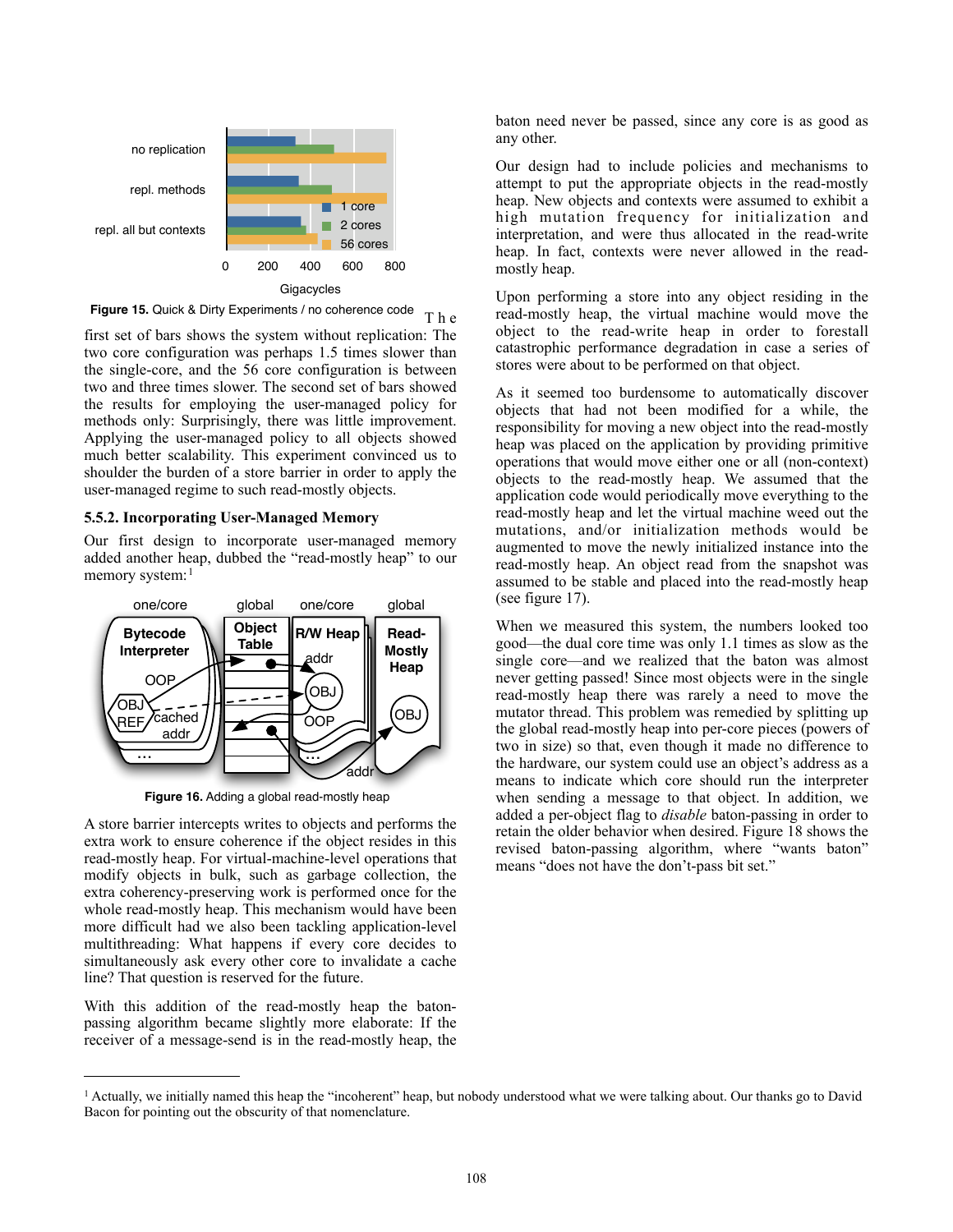

**Figure 18.** Final baton passing algorithm

## **Conclusions and Future Work**

In adapting a large, centralized heap of many small objects to a collection of heaps distributed over a multiplicity of medium-sized caches, our design evolved in stages. Starting with a reference implementation, we

- introduced distinct types for references vs. addresses,
- shared the address space across all cores to facilitate inter-core object references,
- added an object table to support object migration,
- used ordinary objects for activation records to facilitate thread migration,
- separated the global object heap into per-core heaps,
- enforced locality for receiver and activation record access by passing the baton to the receiver's core when invoking a virtual function and by allocating the activation record on the same core as the receiver,
- added a global heap with user-managed caching in order to replicate read-mostly objects,
- implemented a store barrier in order to maintain coherence for the read-mostly heap, and
- separated the global read-mostly heaps into per-core heaps.

Each stage ideally followed a sequence of design and implementation, measurement, interpretation and evaluation, optimization, and again, measurement. Even without parallel workloads, efficiency has been a challenge at every stage. Because the overall goal of the project was the programming model, and given budget constraints, we did not get every answer we wanted before moving on.

What lessons can we learn? One obvious but important lesson is that manycore systems are very different platforms, offering far faster communication than distributed systems, far smaller caches and TLBs than modern few-core systems, easier address-space sharing than distributed systems, but more problematic cache coherency than few-core systems. This last issue is widely recognized as a major challenge in designing and exploiting manycore architectures. For example, Tilera further addresses cache coherency in their secondgeneration chip, the TILEPro64 [22].

With a manycore hardware architecture, the virtual machine designer faces different trade-offs than with traditional architectures. For example, migrating objects to achieve locality takes less time than on a distributed system, yet saves much more time than on a few-core system. We observed a bit of this difference when we implemented the read-mostly heap and allowed many objects to be not only migrated to where they were needed, but replicated as well.